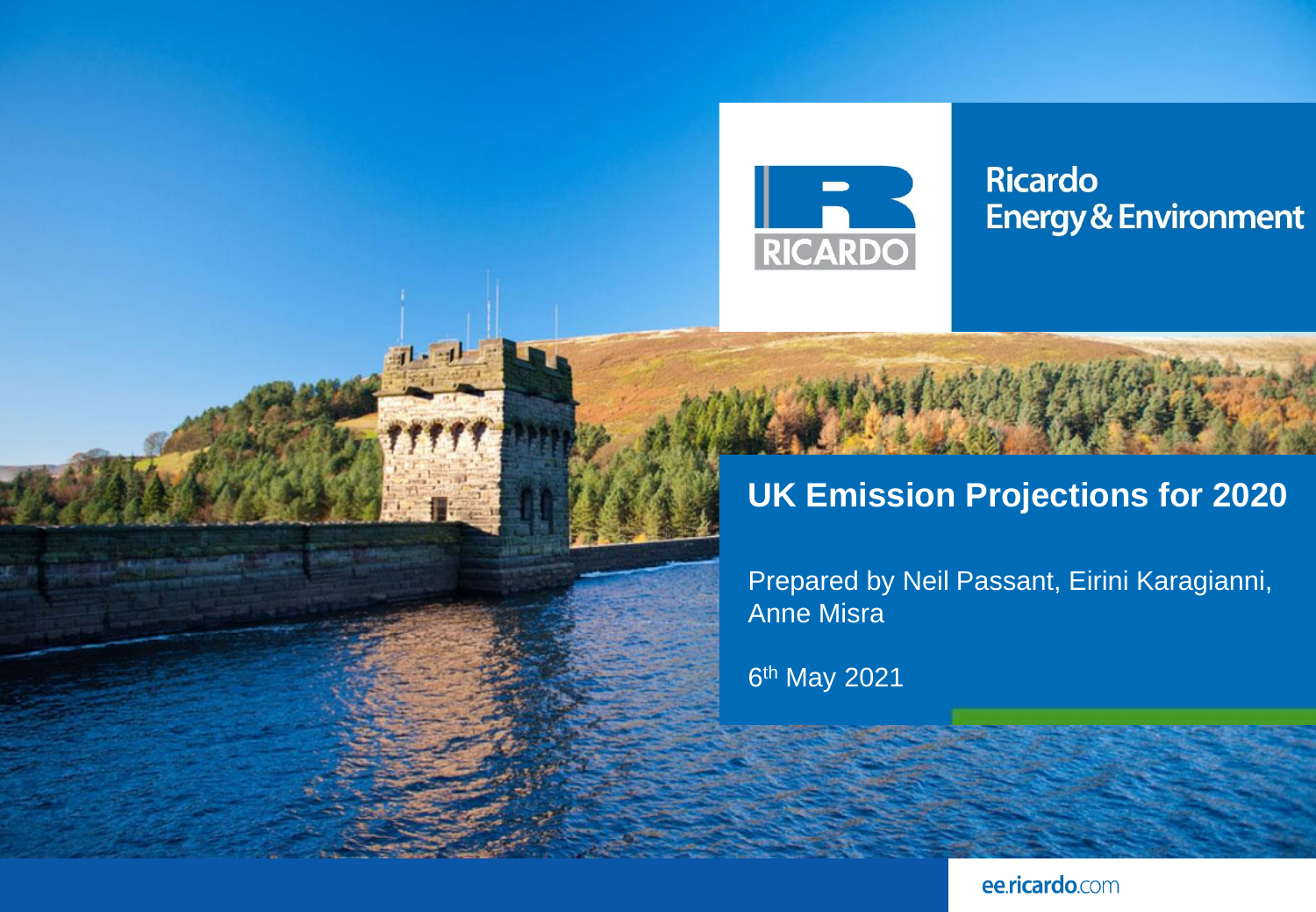## **Covid-19: UK timeline (1)**



| Q1 |                                                                                                                   |
|----|-------------------------------------------------------------------------------------------------------------------|
|    | First suspension of some flights (to China), further restrictions follow in March                                 |
|    |                                                                                                                   |
|    | Govt advises against non-essential travel and urges work from home<br>UK goes into first lockdown                 |
| Q2 |                                                                                                                   |
|    | Phased lifting of lockdown begins with return of some workers to workplaces e.g. construction                     |
|    | Further important steps in easing of national lockdown                                                            |
|    | Covid alert level lowered from level 4 to level 3                                                                 |
| Q3 | Further easing of lockdown restrictions in England but local lockdowns in areas with high case numbers            |
|    |                                                                                                                   |
|    |                                                                                                                   |
|    | Covid alert level raised from level 3 to level 4                                                                  |
| Q4 | Introduction of 3-tiered system: tighter restrictions again in some areas, with areas added over next weeks       |
|    | Into four-week lockdown 2                                                                                         |
|    | Lockdown replaced with 4-tiered system with most of England in T3/T4 until lockdown 3 on 4 <sup>th</sup> Jan 2021 |
|    |                                                                                                                   |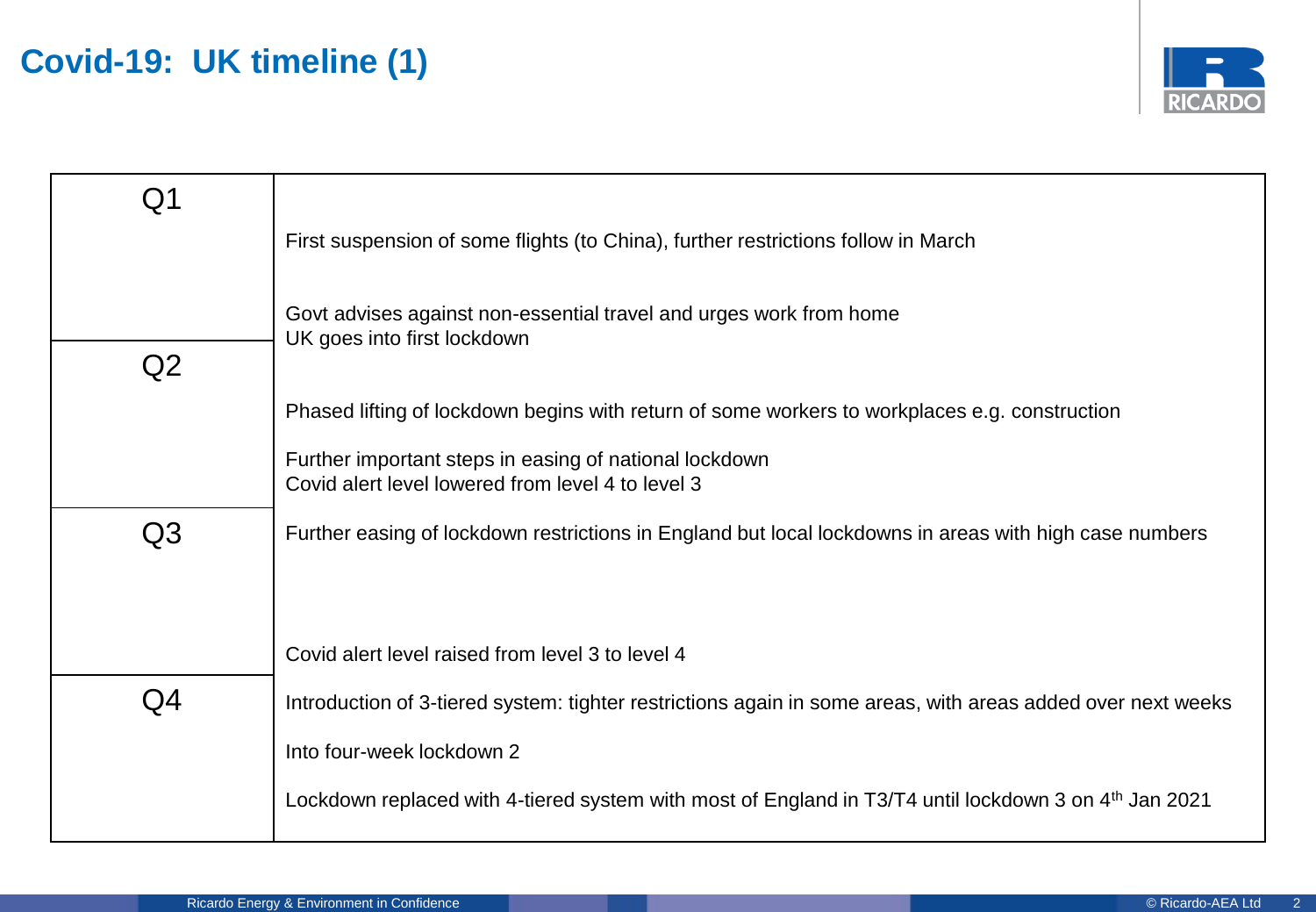**Covid-19: UK timeline (2)**



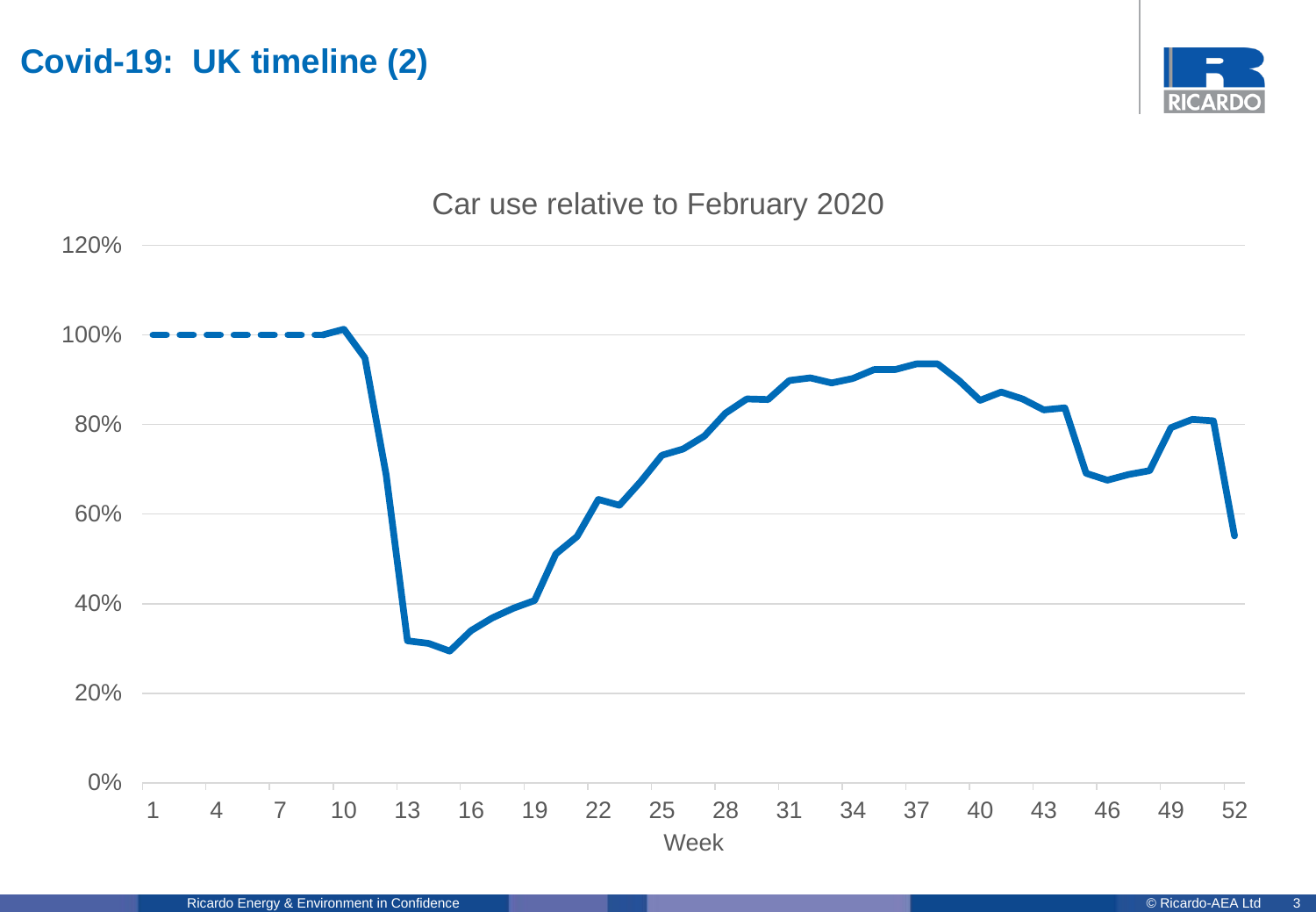#### **Assumptions & input data: Transport**



- Standard approach relies on road traffic forecasts, assumptions related to the mileage splits by fuel type for cars and LGVs (DfT, No account taken of Covid), and forecasts for future sales of new cars & LGVs (SMMT, includes impact of Covid). All of the latest data were provided in early 2021
- Impact of Covid assessed using DfT provisional vkm road traffic estimates for 2020 (Q1-Q3) and using daily transport mode usage data to estimate vkm for Q4 . These data were used to calculate the reduction in traffic between 2019 and 2020 which was then applied to the DfT road traffic forecast.
- Total aircraft movements data available for each month in 2020 by airport used to scale from more detailed 2019 movement data.
- Estimates for off-road vehicle emissions scaled from 2019 using 2020 passenger numbers (for airport vehicles) and construction output (for construction machinery).
- No 2020 activity data available yet for rail so impact of Covid on this sector could not be included. Rail passengers were much lower in 2020 but not clear if any significant reduction in number of trains running.
- Shipping no modelling to take account of Covid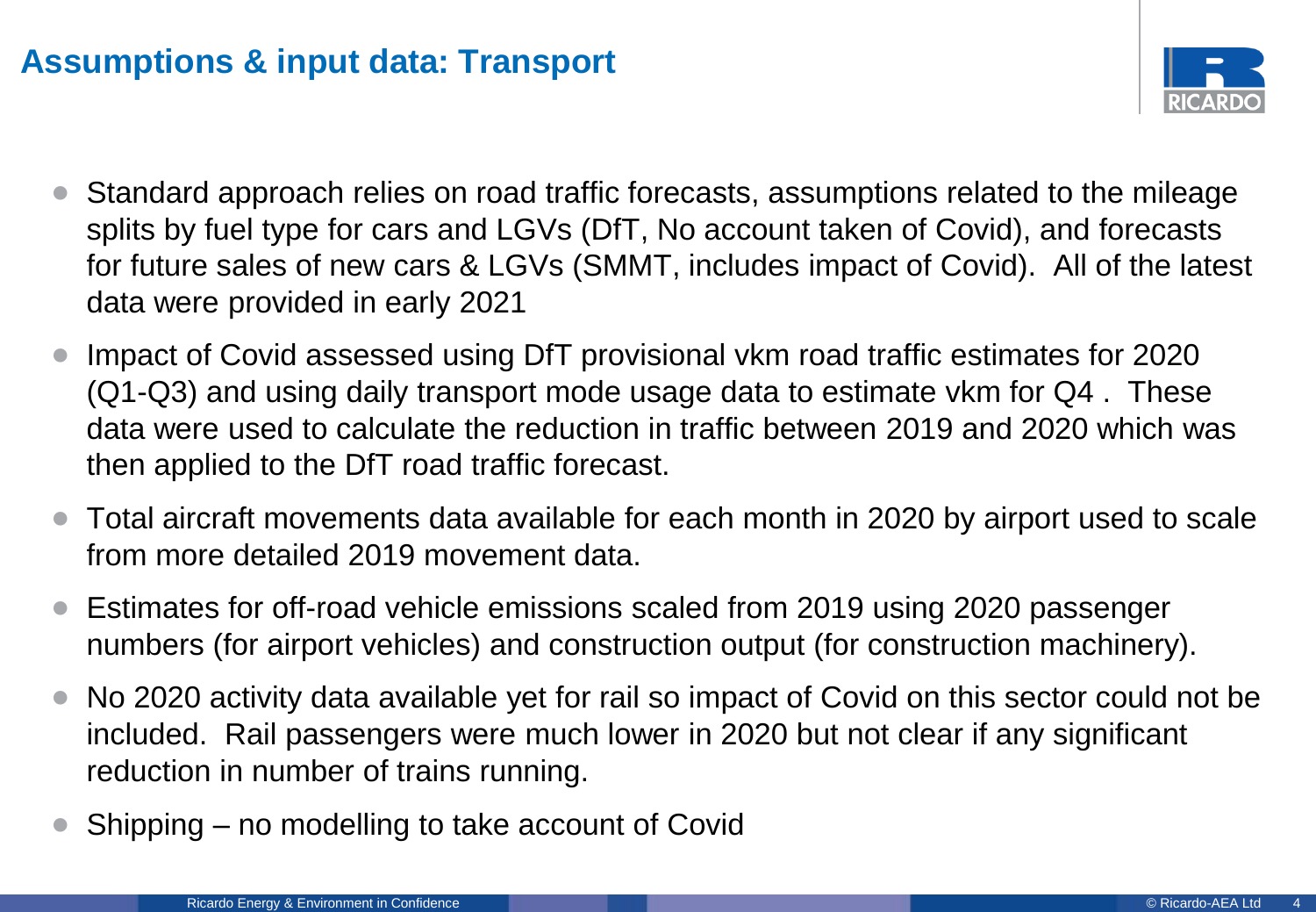### **Assumptions & input data: Stationary Combustion**



- Quarterly Energy Statistics
	- available for 2020 Q1-Q3
	- Relatively low level of detail (e.g. 1A2, not 1A2a, 1A2b etc.)
	- Don't cover all sectors and fuels (e.g. no data for 1A4bi biomass)
- Half-hourly data on electricity generation by fuel, through to 31st December 2020
	- Data available for coal, natural gas & biomass
- Emission factors adjusted to account for closure of two of UK's six coal-fired power stations in early 2020
- Data for Q2 and Q3 in 2019 and 2020 used as a measure of impact of Covid-19.
- 2020Q4 fuel use in 1A2/1A4 was estimated using data for 2019Q4 but assuming the same 'Covid' trend as in Q2/Q3
- For residential sector, UK temperature data indicated slightly fewer heating degree days in 2020 Q4 than in 2019 Q4 i.e. less need for heating. We therefore used 2019Q4 fuel data as a conservative starting point for our modelling.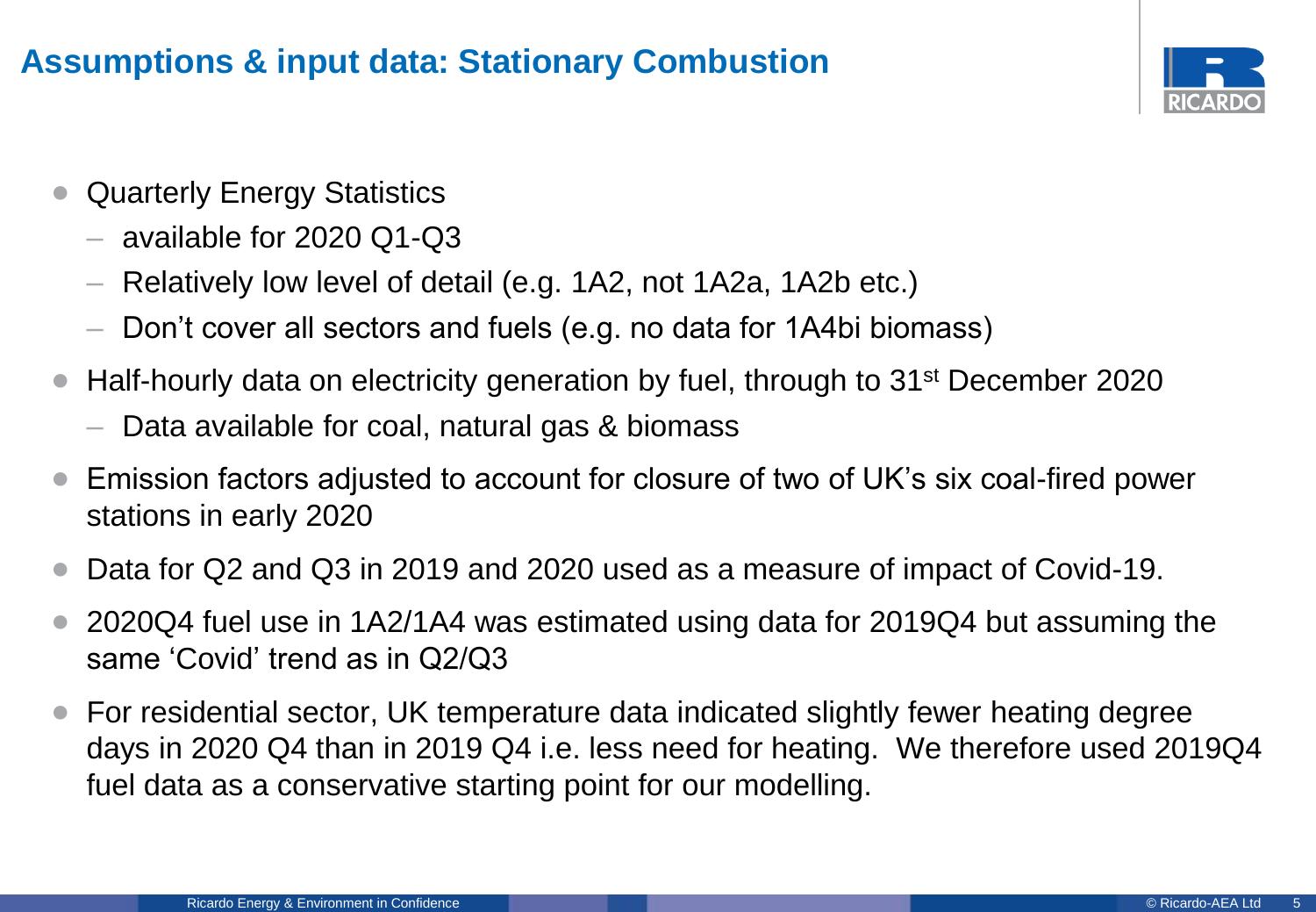#### **Assumptions & input data: Processes and product use**



- Govt statistics for part of 2020:
	- Mineral products (concrete, bricks, sand & gravel), Q1-3 or Jan-Nov
	- Indices of production for ~35 sub-divisions of industry, Jan-Oct
	- Consumer spending in 2020 Q1-Q3 by category including expenditure on:
		- Food (bread, meat, fish)
		- Alcoholic drinks
		- Tobacco
		- Materials for household maintenance and repair
		- Non-durable household products
		- Personal care products
		- Cleaning of clothing
		- Vehicle maintenance products
	- UK Govt provisional 2020 estimates for production of rapeseed
	- Trade body views on impact: mineral products; steel; chemicals; whisky; paper
- In each case, part-year data extended to whole of 2020 by assuming reduction in Q4 compared with previous year was same as average reduction for Q2/Q3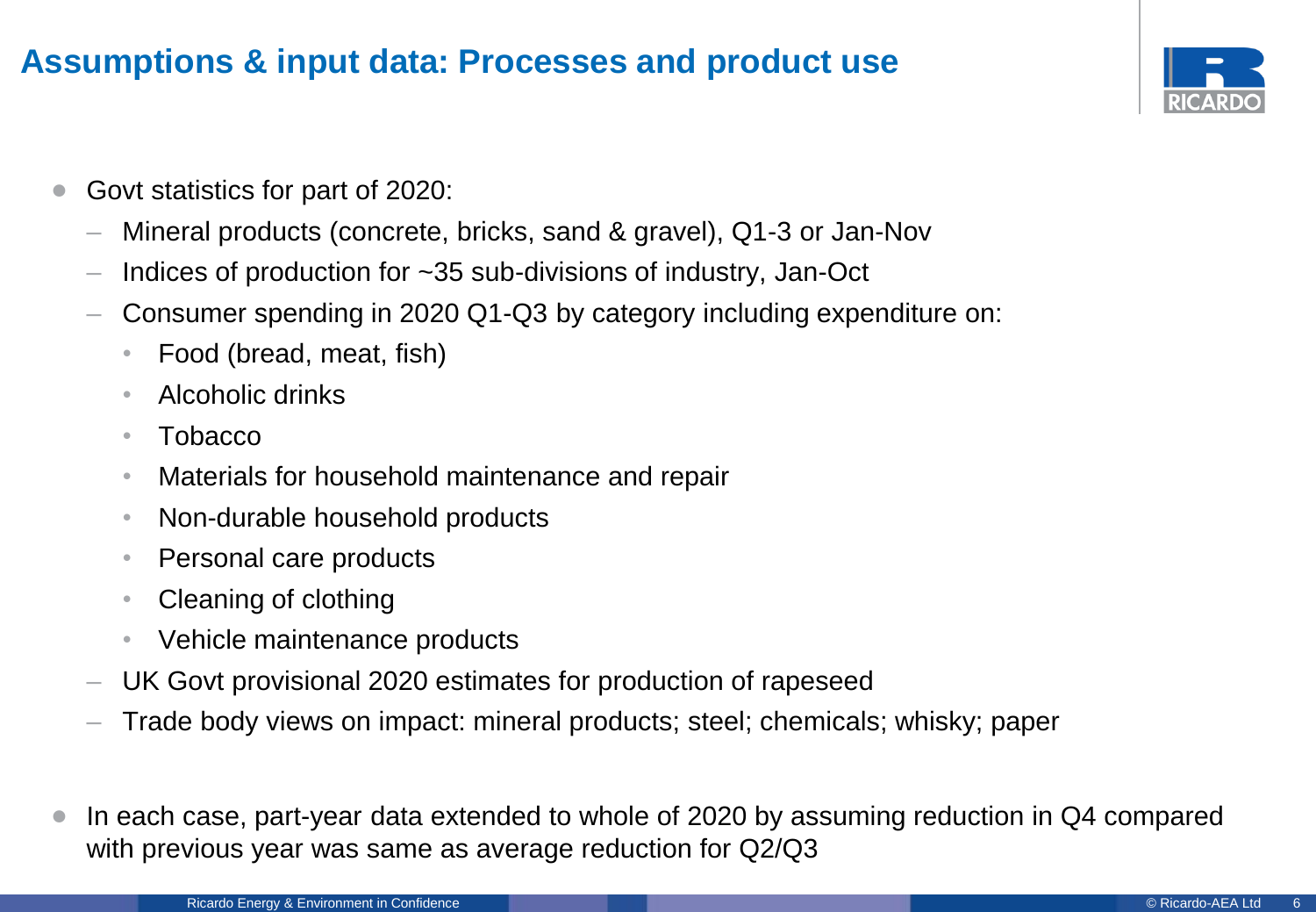#### **Sanitizer Use**



- Alcohol-based sanitizer not included in the 2019 UK inventory as a separate source but emissions possibly included in estimates for personal-care products
- Emissions assumed to be trivial before 2020
- Very little data yet on consumption or VOC emissions in 2020
- However, have estimates for sanitizer use in the public health service:
	- Volumes used in England & Scotland available for 2020
	- Numbers of units only for Wales/Northern Ireland, so volume estimated
	- Emissions based on assumption that 80% alcohol (so factor  $= 665$  g VOC/litre)
- No emission estimates yet for:
	- Private health sector use
	- Industrial/commercial sector use
	- General public use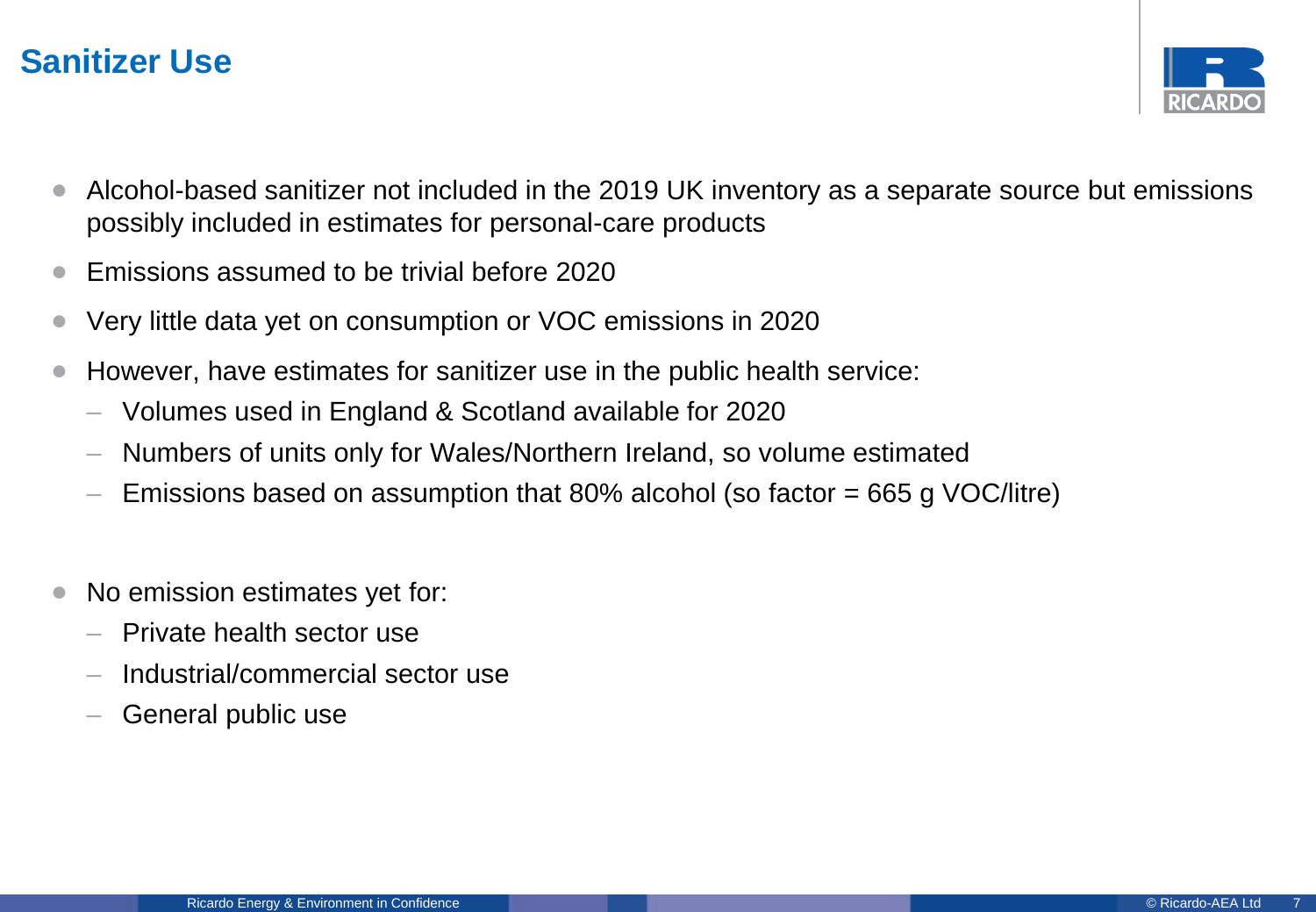### **Historical & projected PM**<sub>2.5</sub>



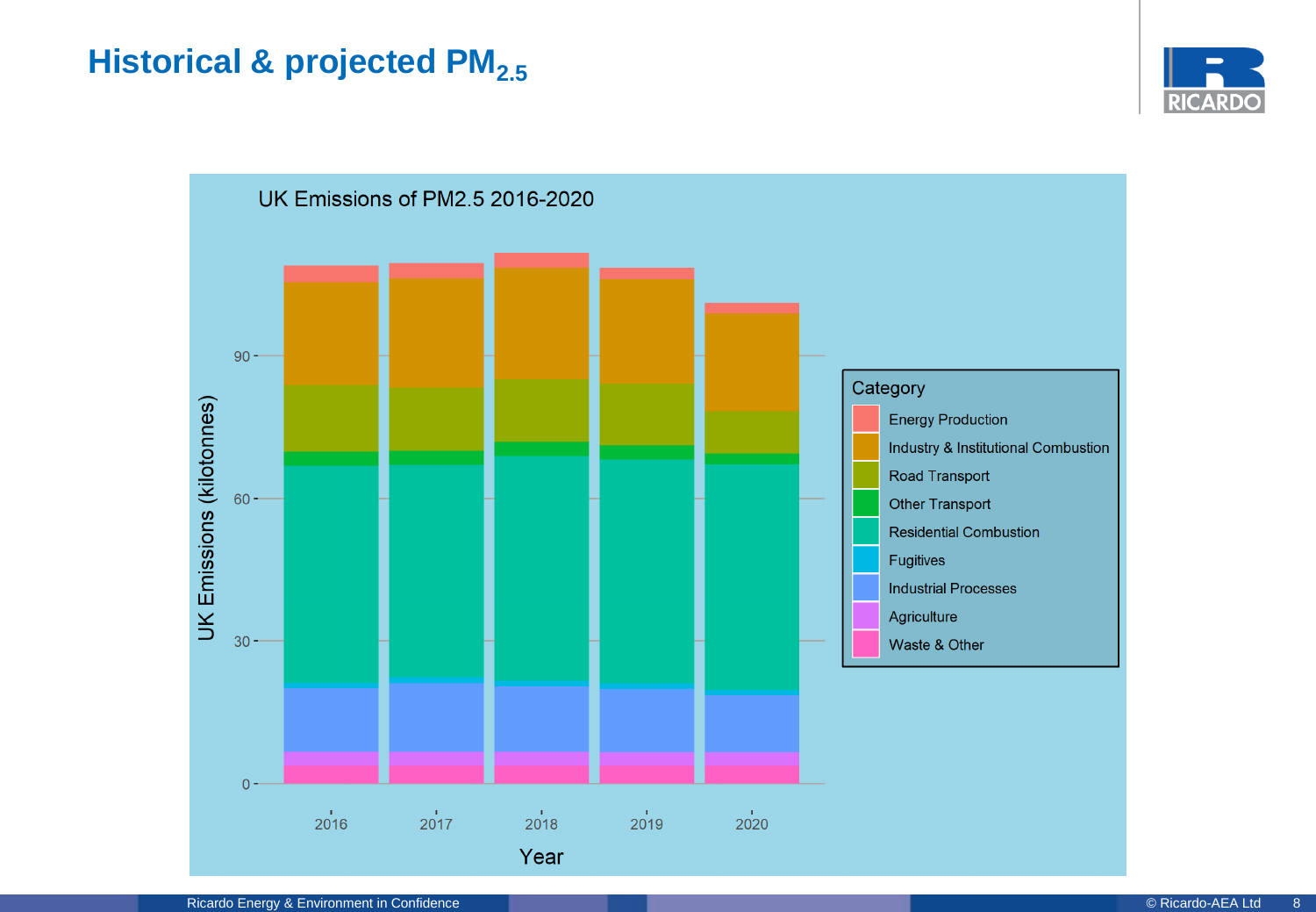### **Historical & projected NO<sub>X</sub>**



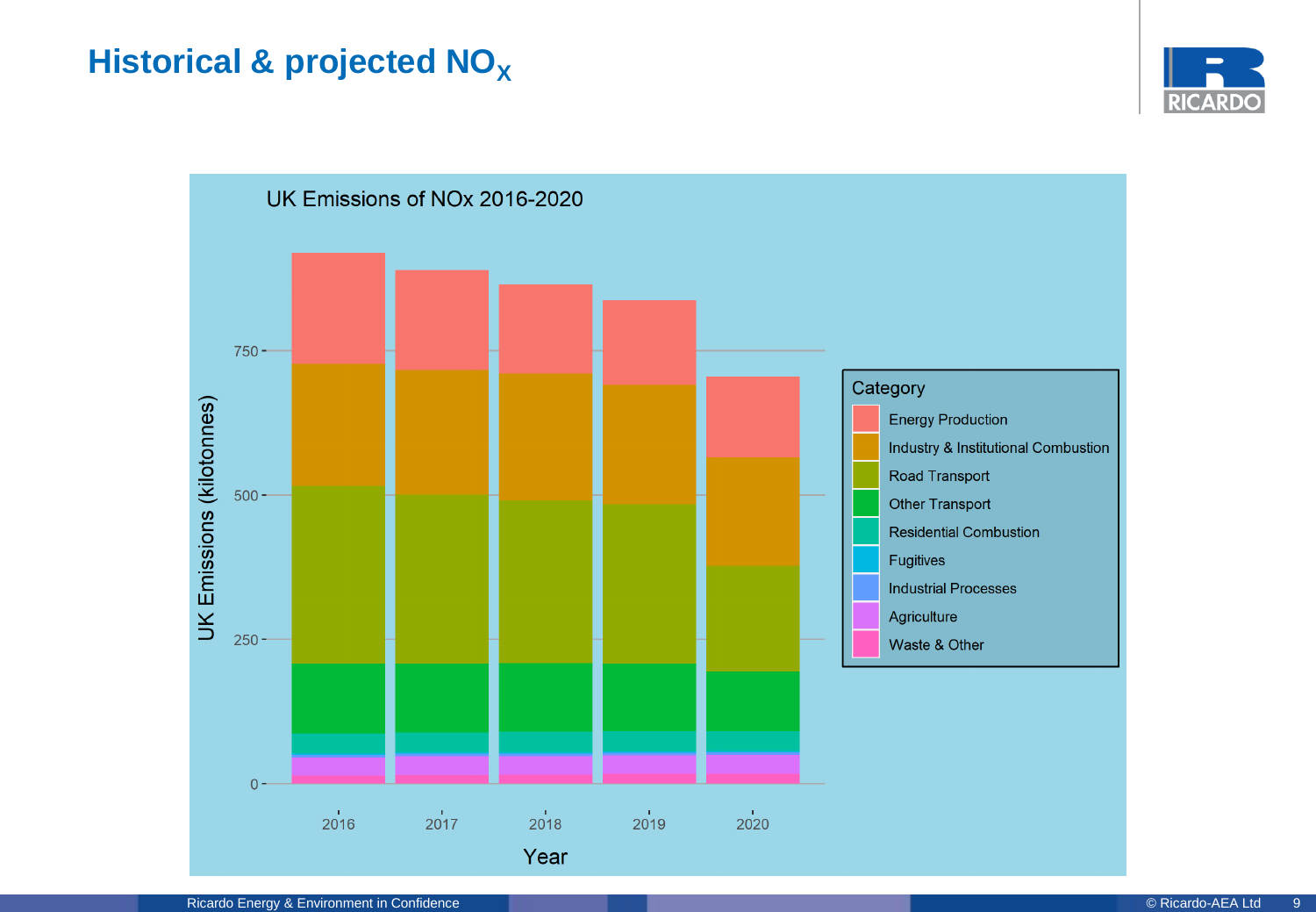## **Historical & projected NMVOC**



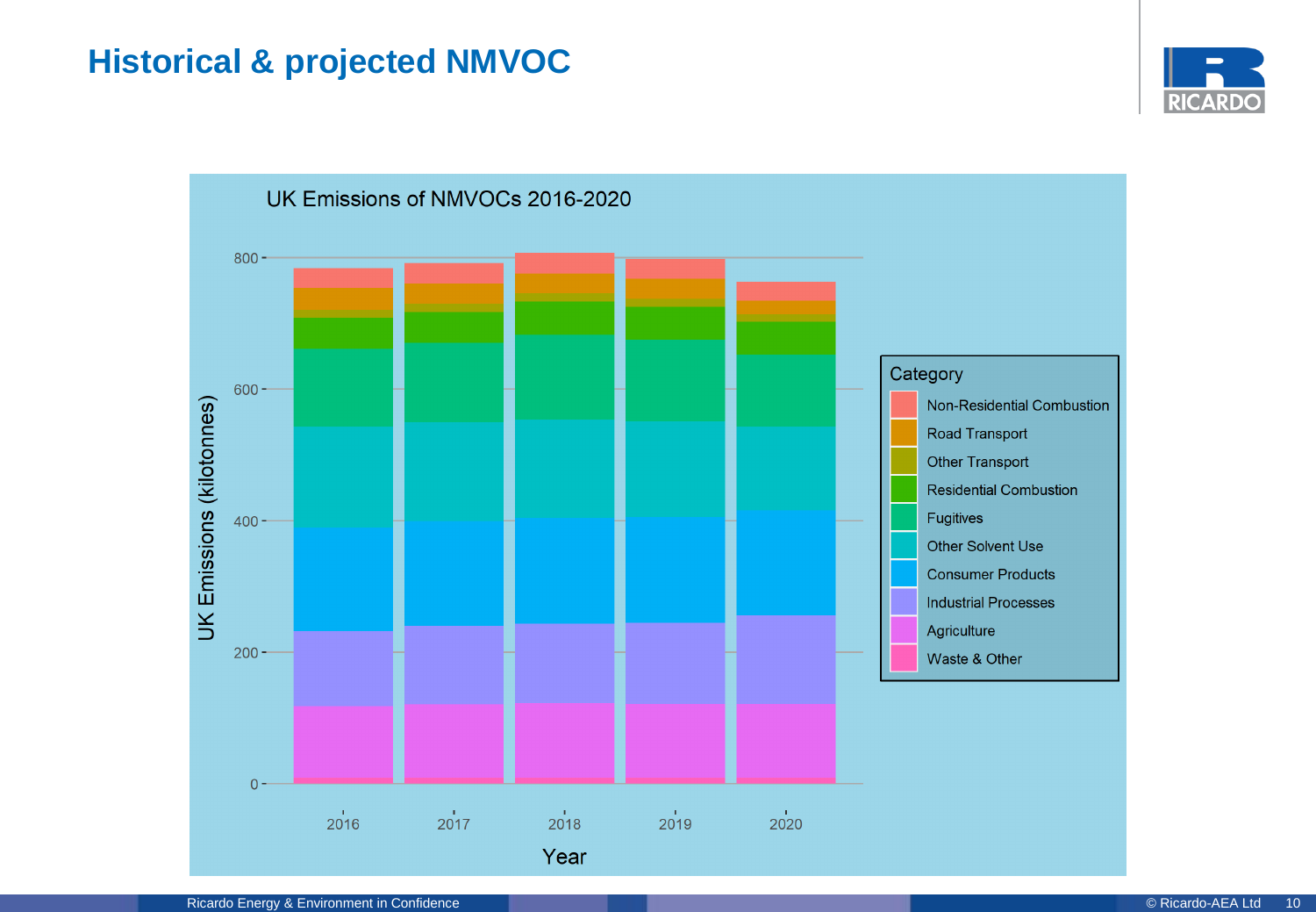### **Summary**



- 2020 emissions estimated, partly using historical activity data (for 2020 Q1-Q3 mainly), partly by projecting from 2019.
- Some of the historical activity data was high-level data such as indices of output, consumer spending trends etc.
- Uncertainty likely to be highest for NMVOC due to greater use of these data.
- Emissions of  $NO_{X}$ ,  $PM_{2.5}$  & NMVOC all lower in 2020 than 2019.
- NMVOC from public health sector use of hand sanitizer estimated, but no estimates yet for other use.
- Potential to continue to use the approach for short-term 'projections' (current year / previous year)